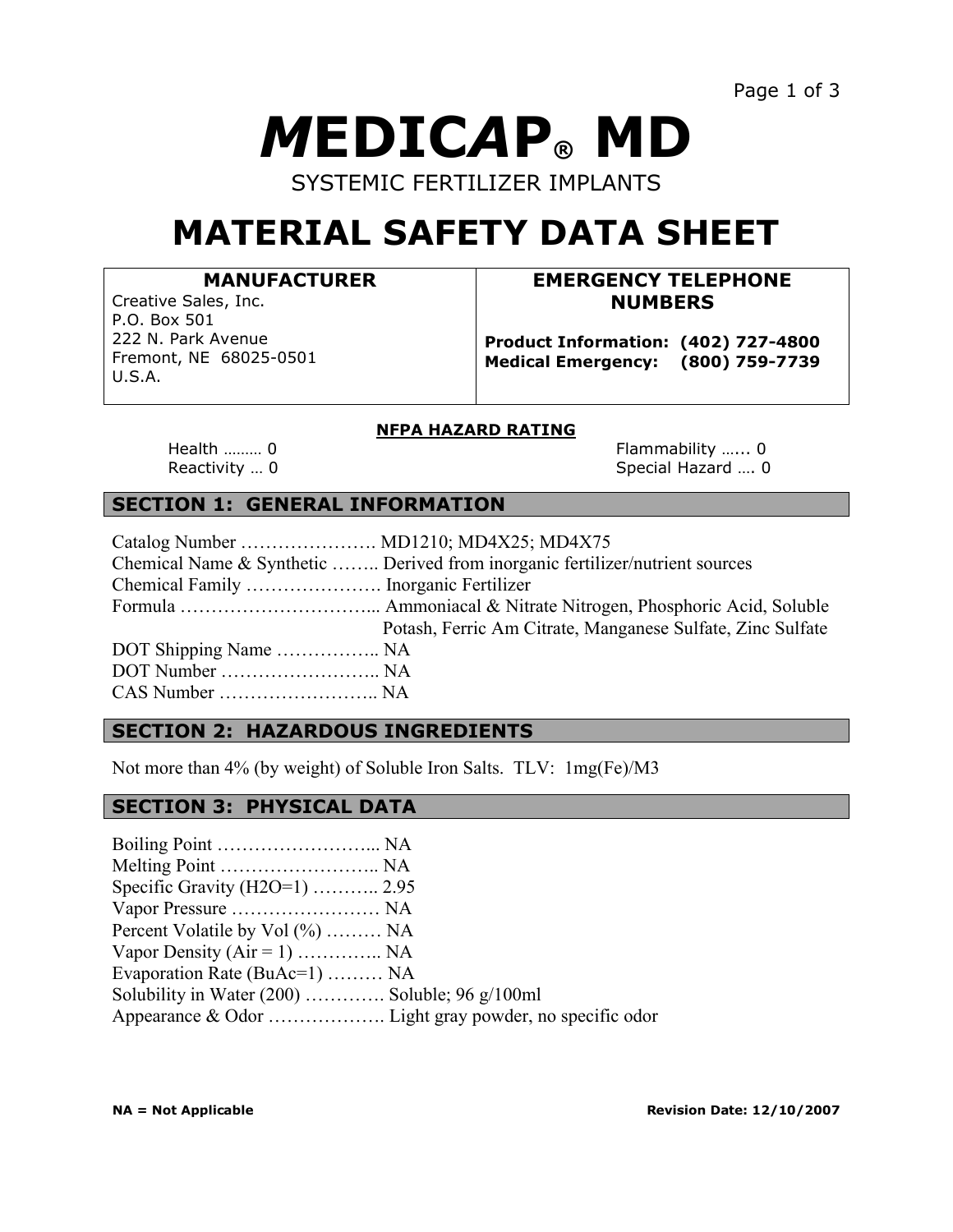# **SECTION 4: FIRE & EXPLOSION HAZARD DATA**

| Auto Ignition Temperature  NA                               |                                                                                    |
|-------------------------------------------------------------|------------------------------------------------------------------------------------|
| Flammable Limits LEL %  NA                                  |                                                                                    |
| Flammable Limits UEL  NA                                    |                                                                                    |
|                                                             |                                                                                    |
| Special Fire Fighting Proc  Follow normal safety procedures |                                                                                    |
|                                                             | Unusual Fire & Expl. Hazards  No unusual hazards have been experienced or reported |

#### **NOTE:**

**The information herein provided regarding potential hazards of using or storing this product would be applicable to the handling of the chemical contained inside the encapsulated implant cartridge. Under use of the product there should be no exposure or contact with the active ingredient per se.**

#### **SECTION 5: HEALTH HAZARD DATA**

| ACGIH Threshold Limit Value  NA          |                                                         |
|------------------------------------------|---------------------------------------------------------|
|                                          |                                                         |
|                                          | digestive tract.                                        |
| Medical Cond. Aggravated by exposure  NA |                                                         |
|                                          |                                                         |
|                                          |                                                         |
|                                          | and water. Eyes: flush with copious amounts of          |
|                                          | water for fifteen minutes; get medical attention if     |
|                                          | respirator failure occurs; give artificial respiration. |

### **SECTION 6: REACTIVITY DATA**

| Conditions to Avoid (Re: Polymeriz.)  NA                     |  |
|--------------------------------------------------------------|--|
| Hazardous Decomposition Products  SOX, NOX, FE+, ammonia gas |  |

## **SECTION 7: ENVIRONMENTAL PROTECTION PROCEDURES**

| contact is experienced with more than 10 lbs of the |
|-----------------------------------------------------|
| contents of the encapsulated implants, use gloves,  |
| goggles and lab coat. Wash area exposed with soap   |
| and water.                                          |
|                                                     |
| licensed treatment storage and disposal facility.   |